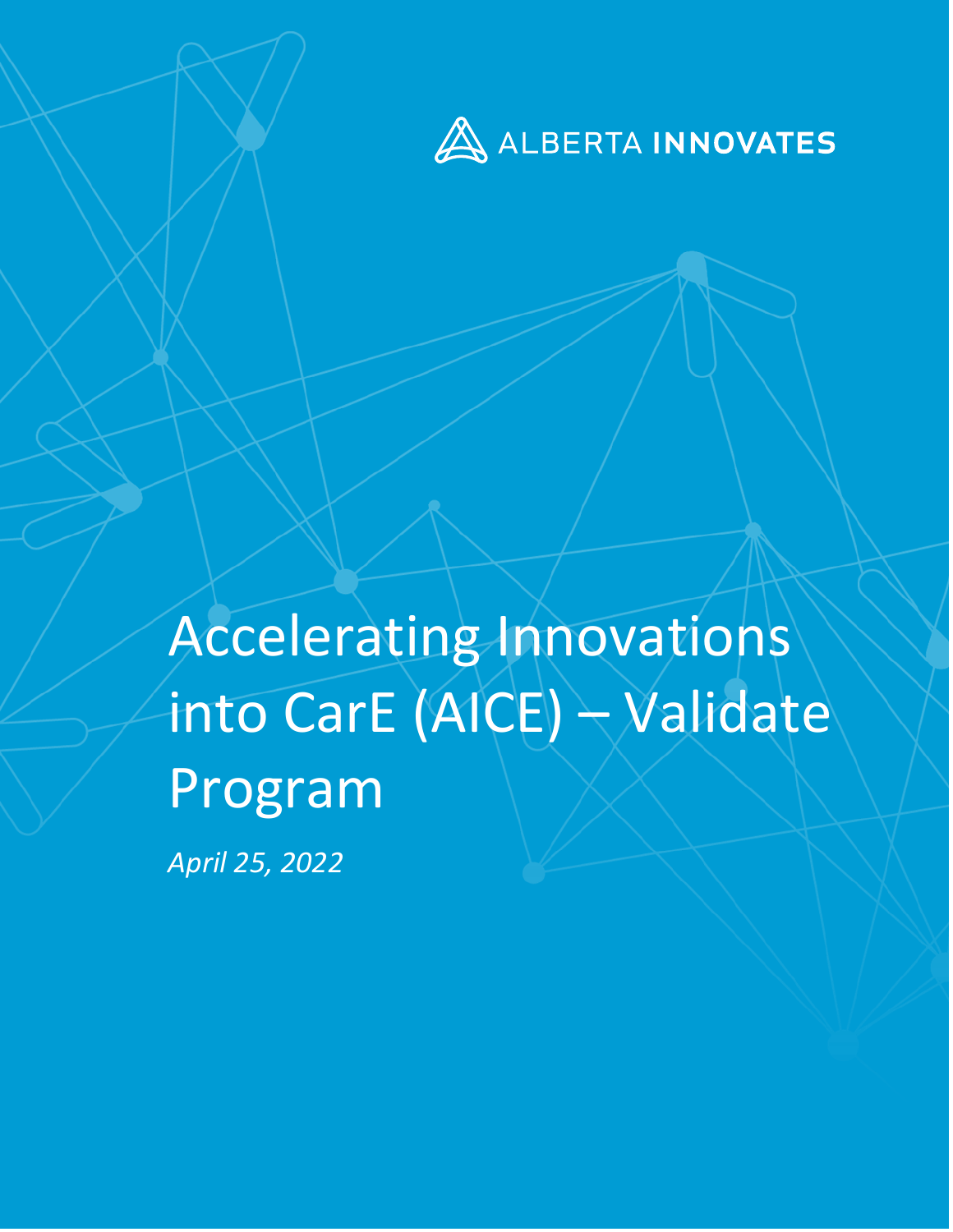## **About Alberta Innovates**

Innovation is the catalyst for sustainable jobs, economic and community strength, improved health and environmental benefits. [Alberta Innovates](https://albertainnovates.ca/) leads and accelerates innovation from discovery to use across all sectors in all parts of the province. As Alberta's largest research and innovation agency, we are uniquely positioned to propel great ideas forward to improve the lives of Albertans today and for generations to come.

Alberta Innovates believes the research and innovation (R&I) ecosystem is stronger and more sustainable when it is broadly representative of the overall diversity of our community. We strive to ensure that all interested and qualified parties have an equitable opportunity to participate and contribute to the ecosystem and that our processes are inclusive.

The projects that our programs invest in are critical to how Alberta Innovates achieves positive impact for Albertans in alignment with the Government of Alberta's R&I priorities, as expressed in our corporate Business Plan. (See the most recent Business Plan on our [Publications](https://albertainnovates.ca/impact/publications/) page on our website.) Accordingly, it is essential for project outcomes to align with those of the program.

The AICE-Validate Program is managed through the Health Innovation and Platforms business unit within Alberta Innovates. The Health Innovation and Platforms group works closely with health service delivery partners, innovators, researchers, and patients to:

• facilitate the testing and adoption of novel care models that are powered by digitally enabled and data-informed technologies;

• deliver skills development opportunities and build partnerships to help grow the talent needed to drive our future health economy;

• work collaboratively with innovators to understand and reduce barriers that will accelerate digital innovations into care; and

• build, integrate, and sustain platforms and activities to support a digital health ecosystem.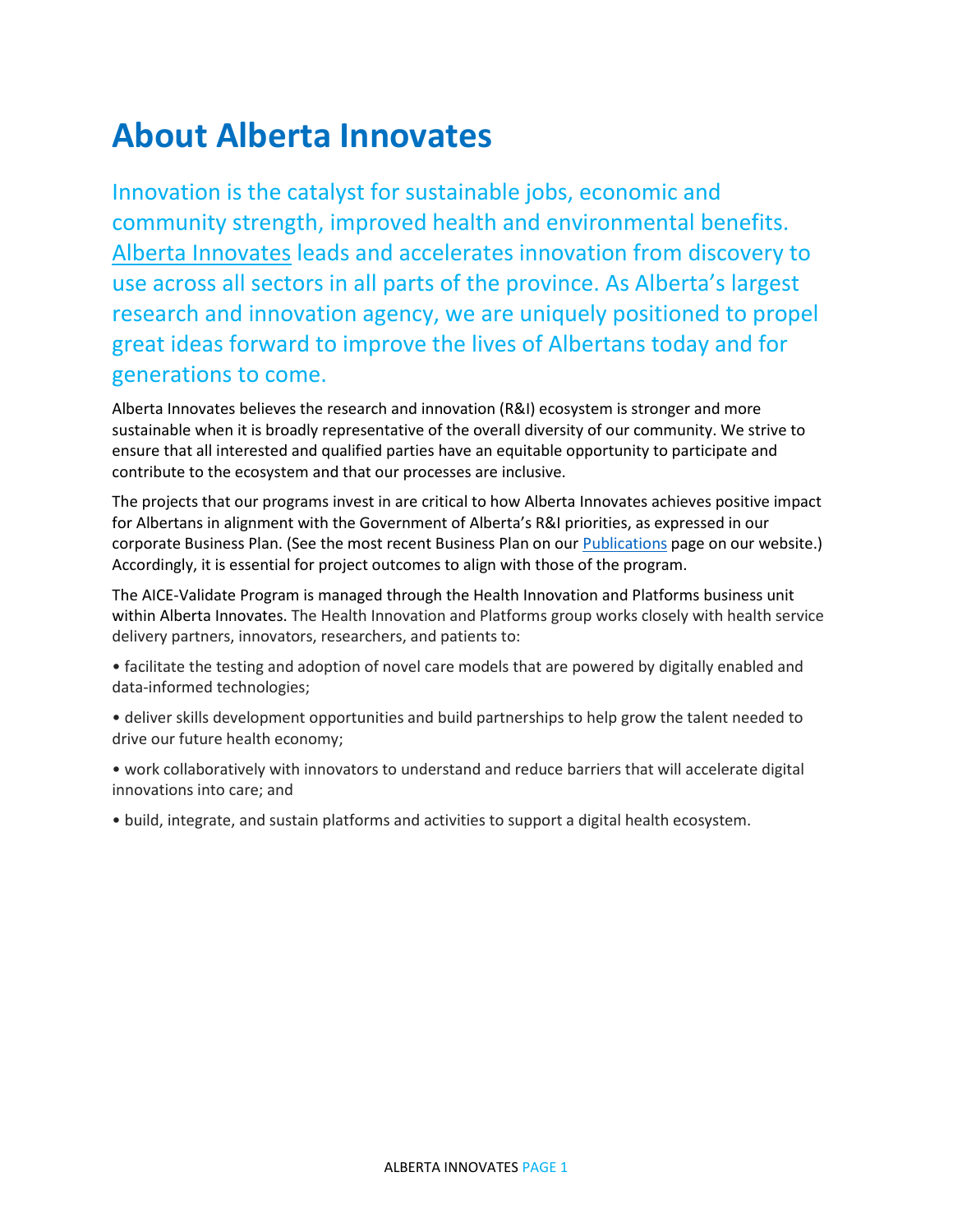# **Program Overview**

The COVID-19 pandemic has highlighted the importance of technology and innovation in the accelerated development of life-saving vaccines, digital technologies, novel diagnostics, medical devices and therapeutics. Consequently, Alberta is unlocking the full potential of its health research and development, accelerating the pace of commercialization to ensure a sustainable and globally competitive health ecosystem with a robust innovation-driven economy and improved health outcomes.

The advent of digital and data-enabled technologies is enabling the development of patient-focused clinical solutions, new models of care, digital therapeutics, and an acceleration of research into innovation that will form the future foundation of a more affordable, accessible, and high-quality health system for all Albertans. As a leader in health innovation and economic development, Alberta Innovates will enable digital and data-enabled health technology to drive economic outcomes through the Accelerating Innovations in CarE (AICE)-Validate Program ("The Program").

The objective of the AICE-Validate Program is to:

• support Alberta innovators to advance their Product-Market Fit, Business Readiness, Regulatory Compliance, and Product Development of their digital health innovations.



#### CLIENT JOURNEY AND AICE PROGRAMS

*The AICE-Validate Program is designed to accelerate innovators through committing and early validation stages of the journey for health innovations.*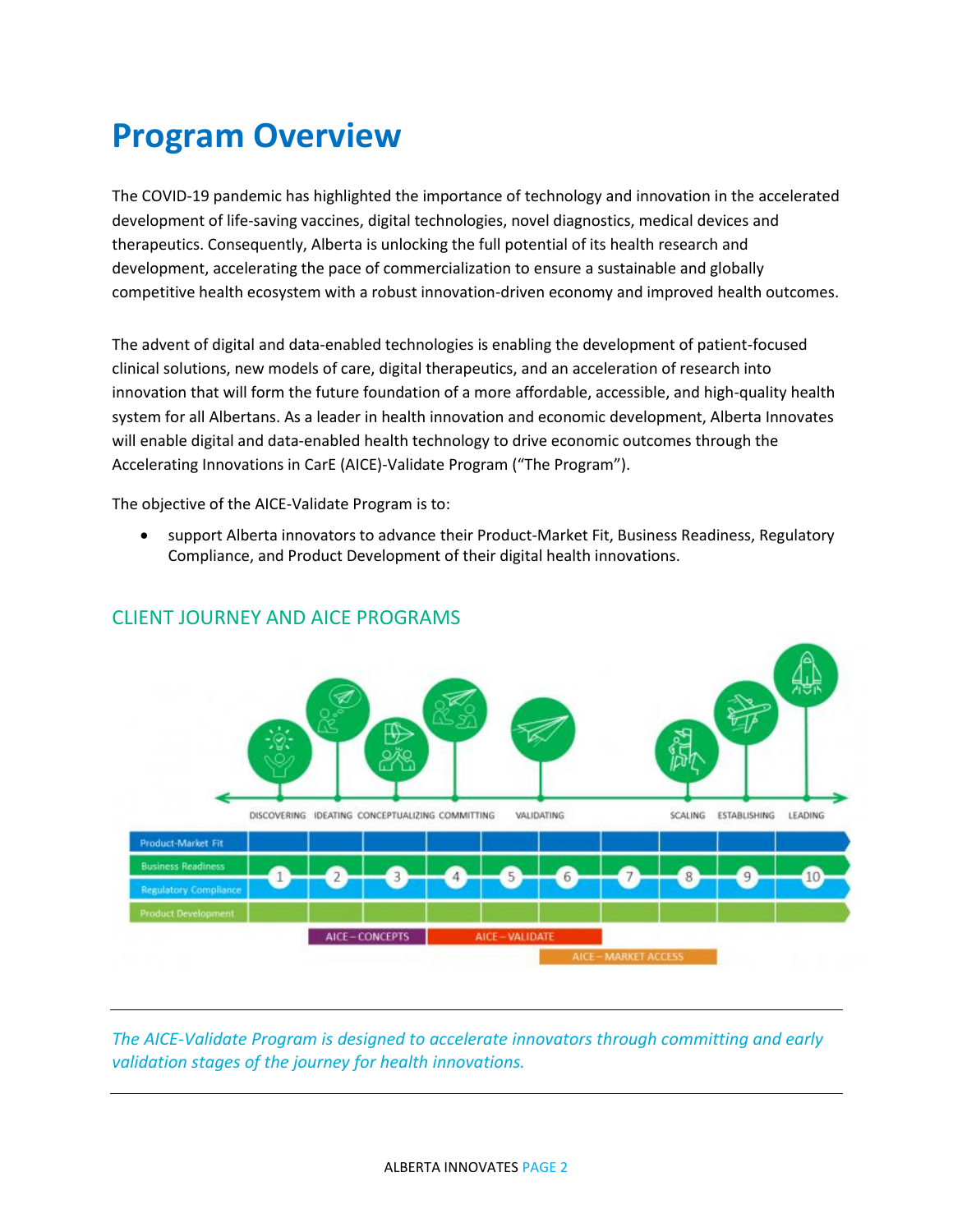See the [Detailed Health Innovation Journey Framework](https://albertainnovates.ca/app/uploads/2022/02/Health-Innovation-Client-Journey-AICE-Program-Mapping.pdf) for more details on expected activities and milestones within each domain and stage.

The key outcomes (i.e., measurable effects) the program will accomplish for the benefit of Albertans are to:

- increase the number of Alberta digital or data-enabled technologies that successfully advance along the [Detailed Health Innovation Journey Framework](https://albertainnovates.ca/app/uploads/2022/02/Health-Innovation-Client-Journey-AICE-Program-Mapping.pdf); and
- attract investment and stimulate revenue and job growth.

### Funding

*Alberta Innovates will contribute up to \$300,000 CAD (to a maximum of 75% the total eligible Project Costs) to support approved Projects over a maximum term of 24 months.*

The AICE-Validate Program provides support for up to \$300,000 over a maximum term of 24 months. A minimum of 25% of total eligible Project Costs must be provided by the Applicant as cash or in-kind contributions. Cash contributions cannot be made using funds from other Government of Alberta funding sources.

In-kind Contributions are defined as the non-cash provision of goods or services by the Applicant valued in monetary terms according to rules agreed upon beforehand by all parties, and within the purview of generally accepted accounting principles. The value placed on In-kind Contributions may not exceed the fair market value of the product or service.

In-kind Contributions may include provision of any products or services deemed to be Eligible Expenses as outlined in the Investment Agreement and directly related to the Project. These costs would have to be paid for if they were not provided by either party.

Alberta Innovates only funds reasonable costs incurred after an Investment Agreement is signed by Alberta Innovates and the Applicant. Any costs incurred prior to the signing of the Investment Agreement, and costs greater than market prices, are ineligible. Costs must be incurred between arm's-length entities. Please refer to Schedule B in the [Investment Agreement](https://albertainnovates.ca/app/uploads/2020/09/AICE-Validate-Investment-Agreement-Sep-2020.pdf) posted on the [AICE-](https://albertainnovates.ca/programs/accelerating-innovations-into-care-aice-validate-program/)Validate [web page](https://albertainnovates.ca/programs/accelerating-innovations-into-care-aice-validate-program/) for detailed information, including eligible and ineligible expenses.

### Key Dates

The program has multiple submission dates through-out the year. The submission deadlines are posted on the **Program webpage**.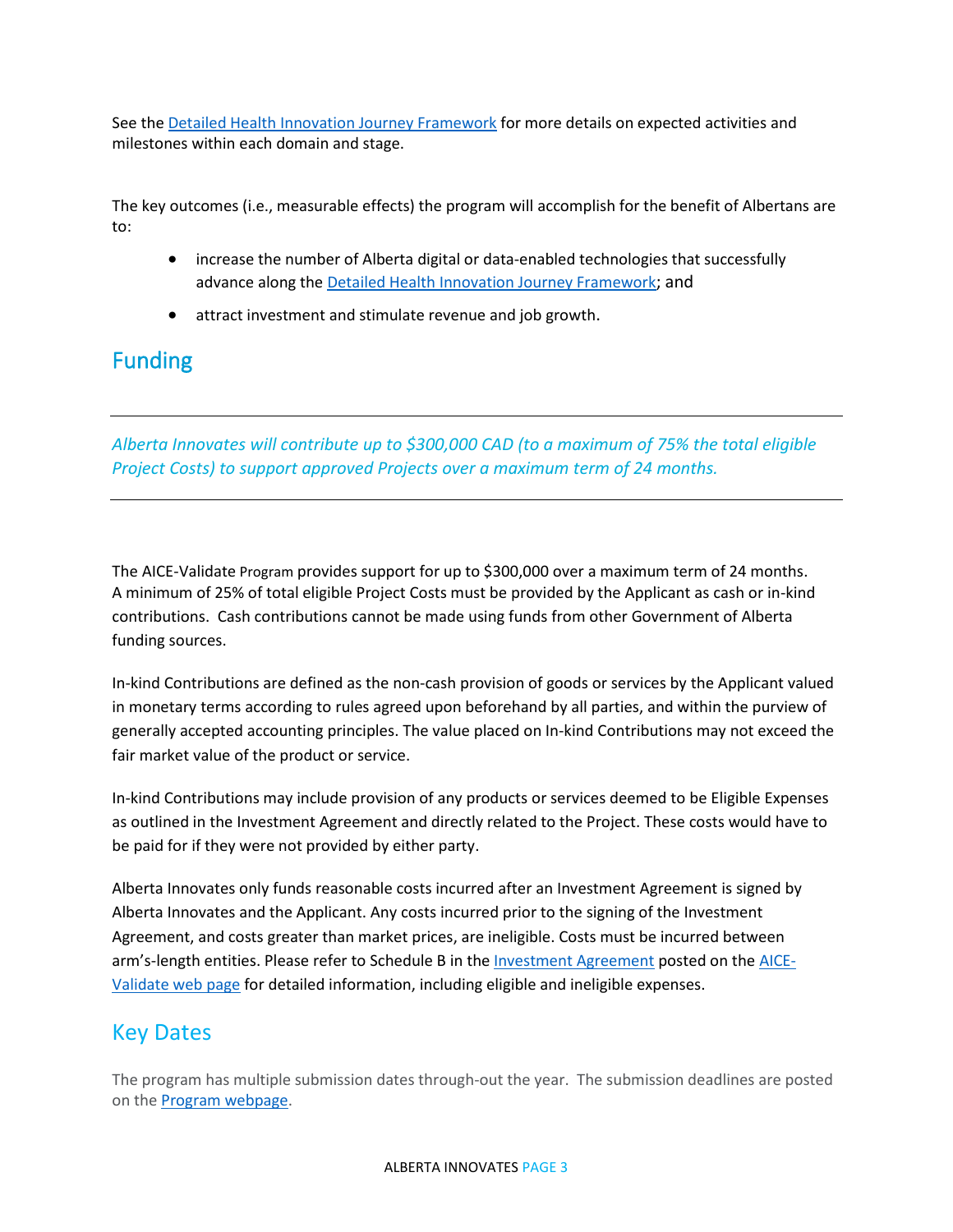# **Eligibility**

## Applicant Eligibility

The AICE-Validate Program is open to:

- Alberta based Post-Secondary Institutions and Government Entities with clear intent of creating a for-profit company to commercialize the technology; and
- For-Profit Small-medium sized Organizations (SME) that is:
	- $\circ$  a company with fewer than 500 full-time employees and less than \$50,000,000 annual gross revenue;
	- $\circ$  incorporated in Alberta AND/OR incorporated in another jurisdiction and extra provincially registered in Alberta;
	- $\circ$  a General Partnership, Limited Partnership, or Limited Liability Partnership and registered in Alberta; and
	- $\circ$  exist as a corporate person, with up-to-date corporate filings.

All Applicants must also:

- have completed all relevant milestones from "Discovering" through and including the "Conceptualizing" stages of th[e Detailed Health Innovation Journey Framework;](https://albertainnovates.ca/app/uploads/2022/02/Health-Innovation-Client-Journey-AICE-Program-Mapping.pdf)
- be authorized to undertake the proposed project, and execute a grant with Alberta Innovates on our standard terms;
- not otherwise be prohibited from receiving Alberta Innovates funding, for instance due to a past bad debt or otherwise not be in good financial standing with Alberta Innovates or its subsidiaries, InnoTech Alberta and C-FER Technologies; and
- be an Alberta-based entity with an Albertan footprint, which is determined by the following: significant physical and corporate operational presence in Alberta, appropriate Alberta ownership, and discernable intent that operational benefits will flow primarily within the province of Alberta.

**Please note:** For Applicants **not** at post-secondary institutions, Alberta Innovates may perform corporate, bankruptcy and litigation searches, and conduct other forms of due diligence on the Applicant company and its principals.

## Co-Applicant Eligibility

A Co-Applicant is not required for this program, but some Applicants may wish to include a Co-Applicant. Co-Applicants will be named and will need to sign as a legal party on any Investment Agreements. To qualify as a Co-Applicant, an entity must: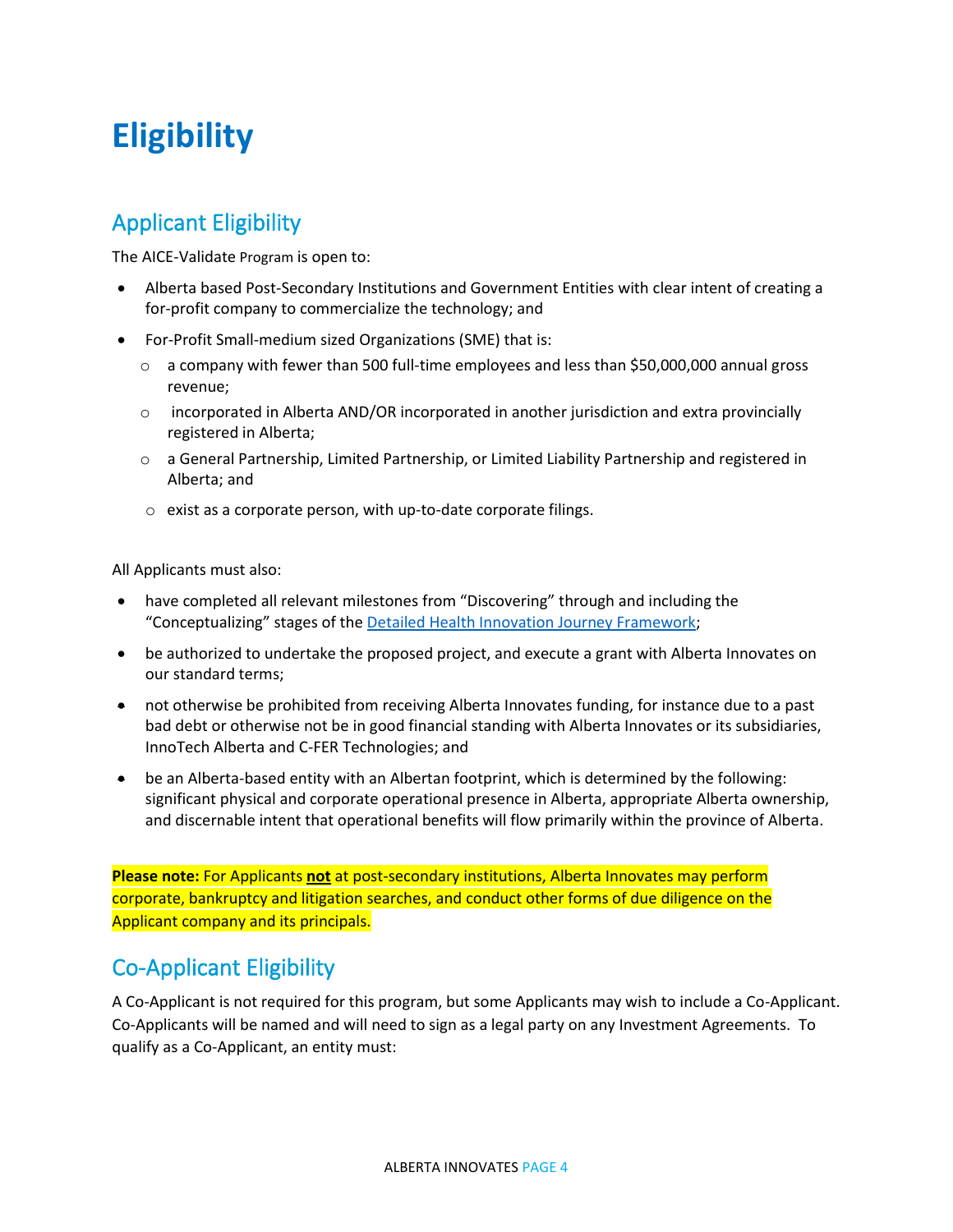- be an accredited post-secondary Alberta Institution or a government affiliated health entity in Alberta, where a portion of the Project will be conducted\*; and
- not otherwise be prohibited from receiving Alberta Innovates funding, for instance due to a past bad debt or otherwise not be in good financial standing with Alberta Innovates or its subsidiaries, InnoTech Alberta and C-FER Technologies.

*\*Please note, for this Program, the Applicant and Co-Applicant can be related parties, where the Applicant Representative holds an academic appointment or is enrolled at a post-secondary Alberta Institution, or holds a position at a government affiliated health entity, provided the parties can demonstrate that any potential conflicts of interest can be appropriately managed.*

## Project Eligibility

To qualify for funding, all Projects must:

- align with the objectives of the AICE-Validate Program;
- focus on commercialization of a digital or data-enabled health technology along the "Committing" and initial "Validating" stages of the [Detailed Health Innovation Journey Framework,](https://albertainnovates.ca/app/uploads/2022/02/Health-Innovation-Client-Journey-AICE-Program-Mapping.pdf)
- focus on activities across the multiple domains of Product-Market Fit, Business Readiness, Regulatory Compliance, and Product Development (see the Detailed Health Innovation Journey [Framework](https://albertainnovates.ca/app/uploads/2022/02/Health-Innovation-Client-Journey-AICE-Program-Mapping.pdf) for milestone details);
- focus on a technology has potential to improve health outcomes (i.e., purely business management or operational clinic/hospital backend software is not a fit for this program);
- be stepped with critical "go/no go" milestones;
- be completed within the 2-year term; and
- submit to other criteria that Alberta Innovates may develop from time to time.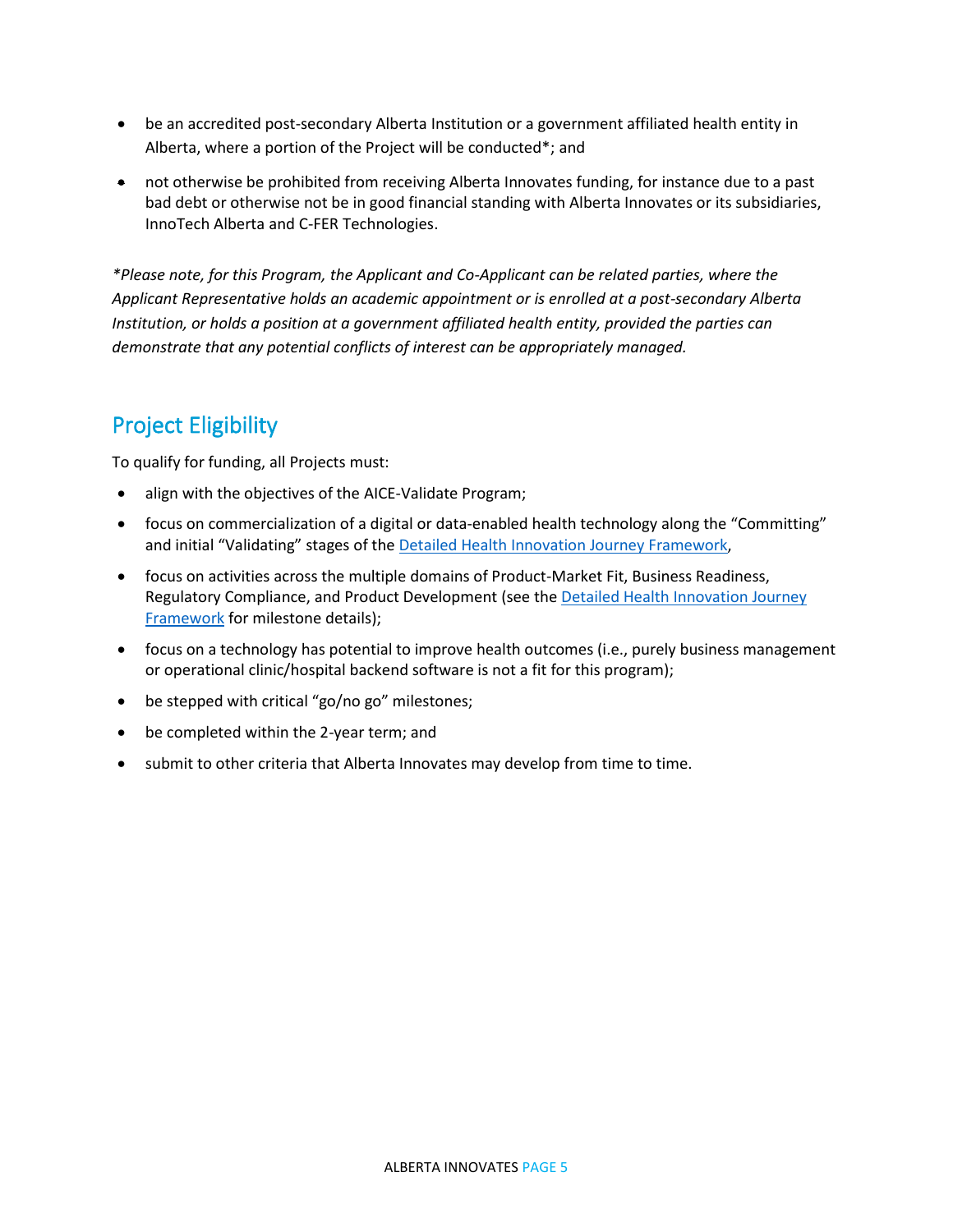# **How to Apply?**

Eligible Applicants are strongly encouraged to contact Alberta Innovates before applying. The application process consists of two stages: an Intake Form, followed by the Full Application. Applicants who meet basic eligibility criteria will be invited to submit a Full Application. Full Applications are competitively reviewed in batches throughout the year - contact the Program Advisor on determining the best time to submit. Please see the **AICE-Validate website** for more information on submission deadlines.

Note: An Applicant may submit an Intake Form no later than 2 weeks before a Full Application submission deadline.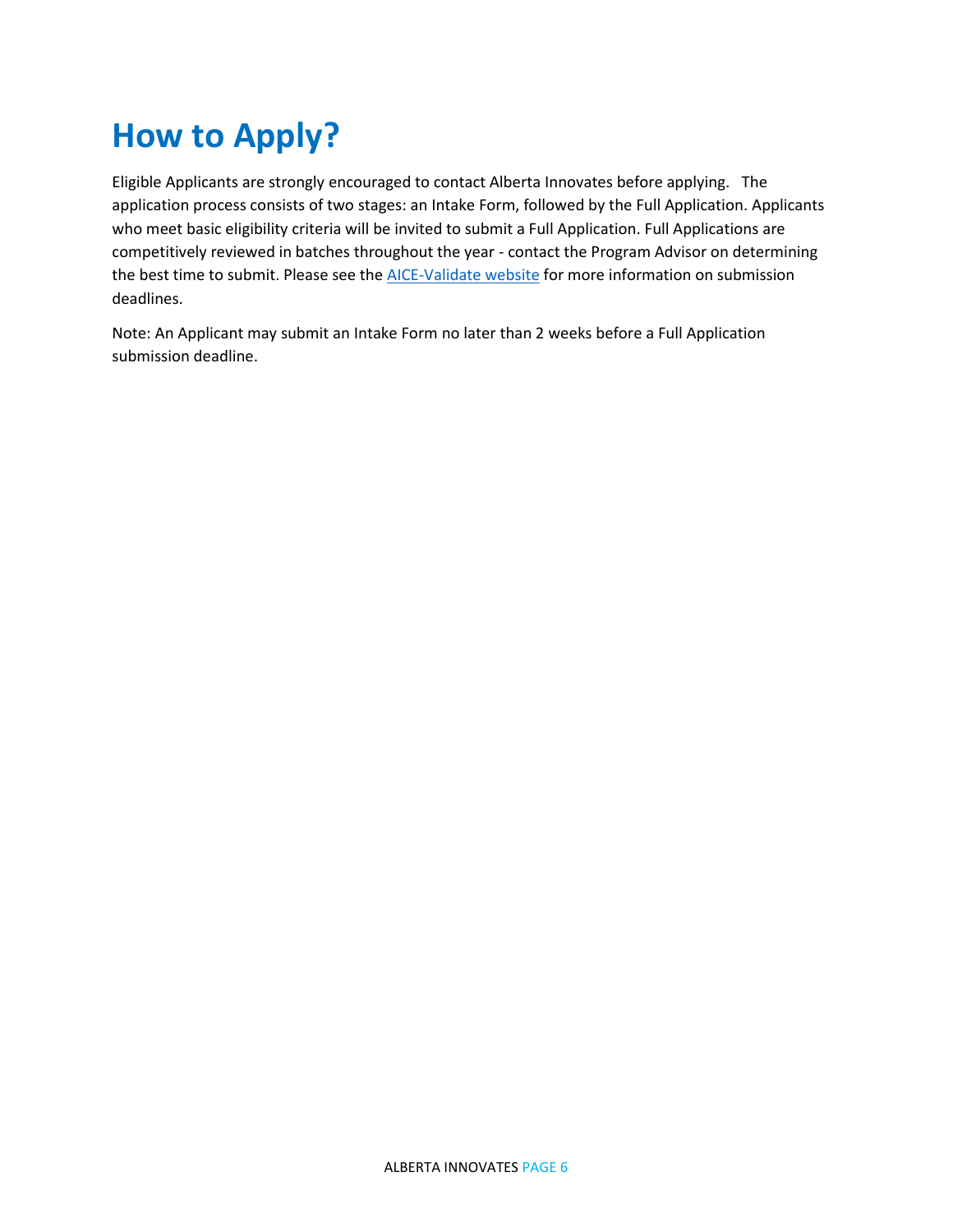

### **STEP 1** Intake Form

Complete the AICE Market Access/Validate Intake Form in [our grants portal](https://albertainnovates.smartsimple.ca/)

Eligible Applicants must submit an Intake Form to establish readiness for the Program, along with relevant documents demonstrating full completion of Stage 3 of th[e Detailed](https://albertainnovates.ca/app/uploads/2022/02/Health-Innovation-Client-Journey-AICE-Program-Mapping.pdf)  [Health Innovation Journey](https://albertainnovates.ca/app/uploads/2022/02/Health-Innovation-Client-Journey-AICE-Program-Mapping.pdf)  [Framework.](https://albertainnovates.ca/app/uploads/2022/02/Health-Innovation-Client-Journey-AICE-Program-Mapping.pdf)

Please contact the AICE-Validate Program Advisor with any questions or concerns prior to submitting the Intake Form.



## **STEP 2** Pre-Application Meeting

A pre-application meeting is held between the Applicant, Alberta Innovates and any relevant project partners.

This meeting ensures that all parties are aligned in terms of the program fit and desired Project objectives, deliverables and outcomes.

Applicants who meet basic eligibility requirements will be invited to submit a Full Application.



### **STEP 3** Full Application

Applications will be reviewed by internal and external reviewers with relevant clinical, health technology commercialization, and business investment analysis expertise.

Applications are competitively reviewed in batches throughout the year. Please see the **AICE-Validate** website for more information regarding submission deadlines.

The Intake Form and Application deadlines are posted on the [Program webpage.](https://albertainnovates.ca/programs/accelerating-innovations-into-care-aice-validate-program/)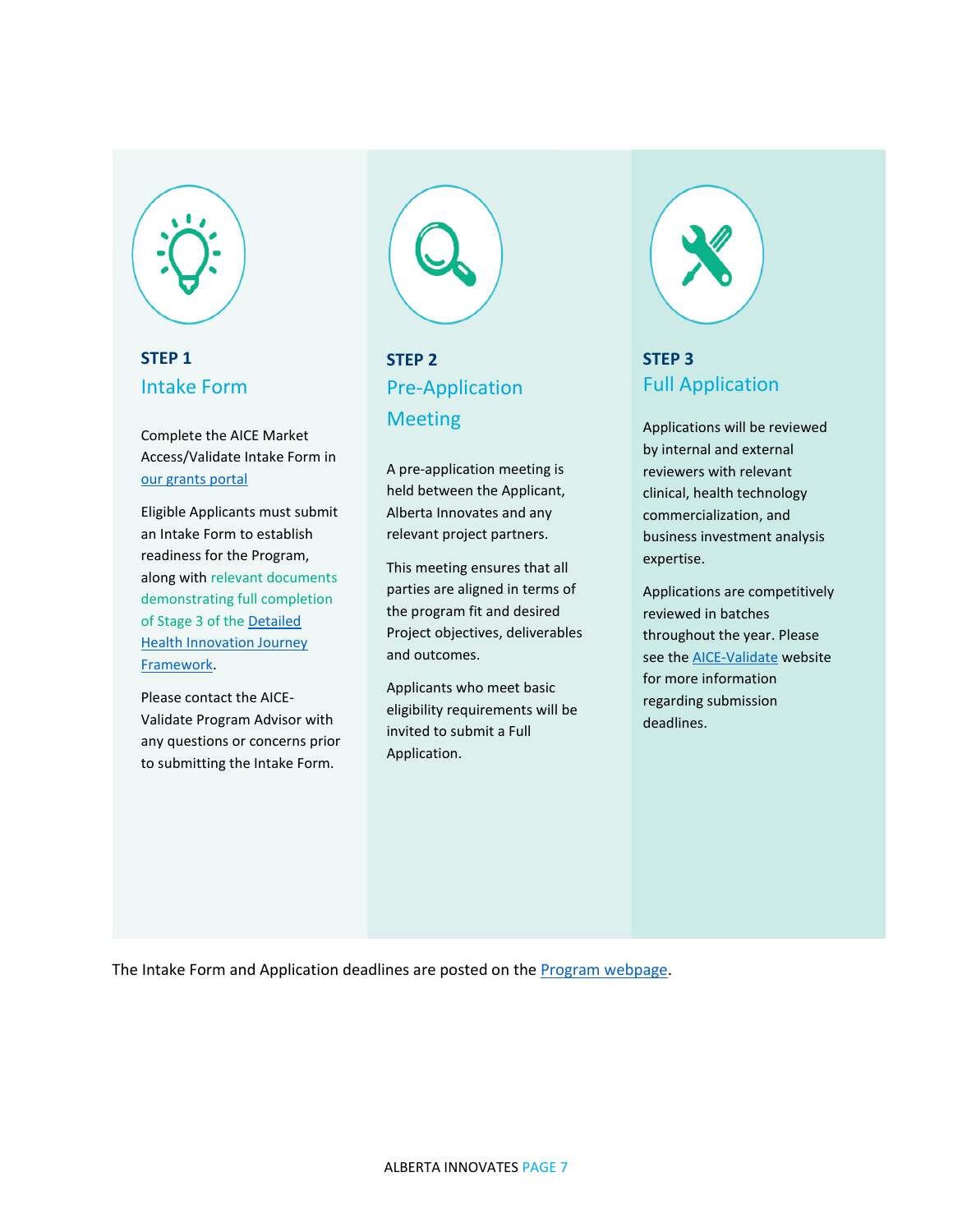# **Evaluation Process**

All applications are reviewed and evaluated to determine fit with the AICE-Validate Program objectives and intended outcomes. Alberta Innovates staff and external expert reviewers are engaged to evaluate Applications.

Alberta Innovates evaluates submitted Applications to the AICE Validate Program based on the strength of the market opportunity, competitiveness, advance to market plan, the project plan, and potential economic impact for Alberta. Applications are reviewed in batches throughout the year in a competitive process.

An Applicant whose Application is declined by Alberta Innovates may re-apply to the Program after a 6 month cooling-off period.

Alberta Innovates retains the sole right to determine the evaluation process and assessment criteria and does not disclose the names of its reviewers to ensure their objectivity and impartiality. Internal and external parties involved in the evaluation are subject to confidentiality and conflict-of-interest policies set by Alberta Innovates.

All investment decisions are at the sole discretion of Alberta Innovates.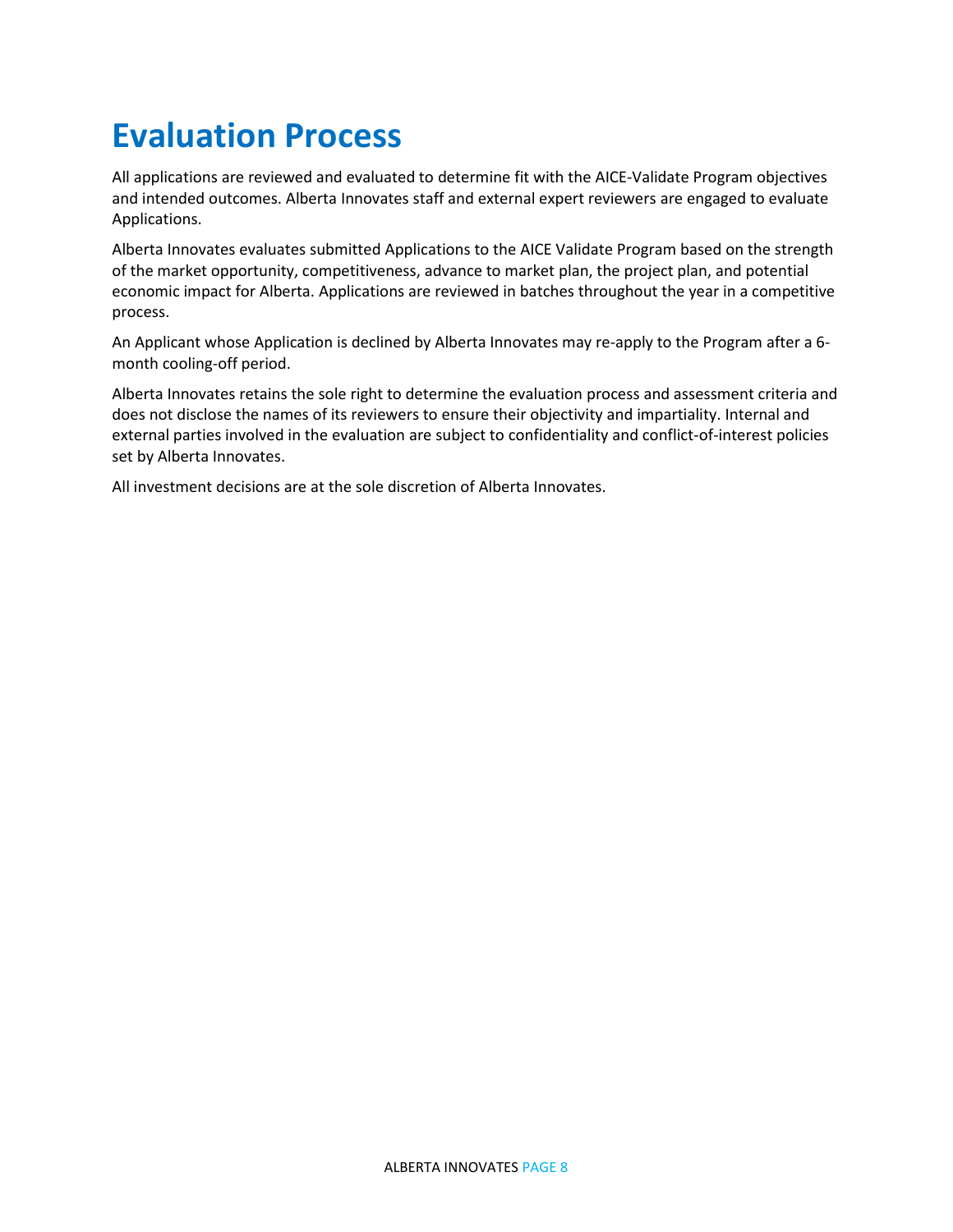## **Performance Measurement**

Alberta Innovates invests in research and innovation activities on behalf of Albertans to help build a healthier, more sustainable and prosperous future for the province.

To maximize the impact of these investments, our funding is tied to achievement of results and outcomes. For this reason, Alberta Innovates funds on a milestone completion basis. This means the Applicant must submit a Progress or Final Report and demonstrate sufficient progress before Alberta Innovates advances the next milestone payment.

The Investment Agreement outlines the responsibilities the Applicant has in reporting Project outcomes to Alberta Innovates over the course of the Project and following completion of the Project. Outcomes of the Project may be monitored for up to five years after Project completion, so Alberta Innovates can evaluate the economic, social, health and/or environmental benefits to Alberta resulting from our investments.

Alberta Innovates has a common set of performance metrics it monitors, both at the individual Project level and for the aggregate Program. These metrics may evolve over time.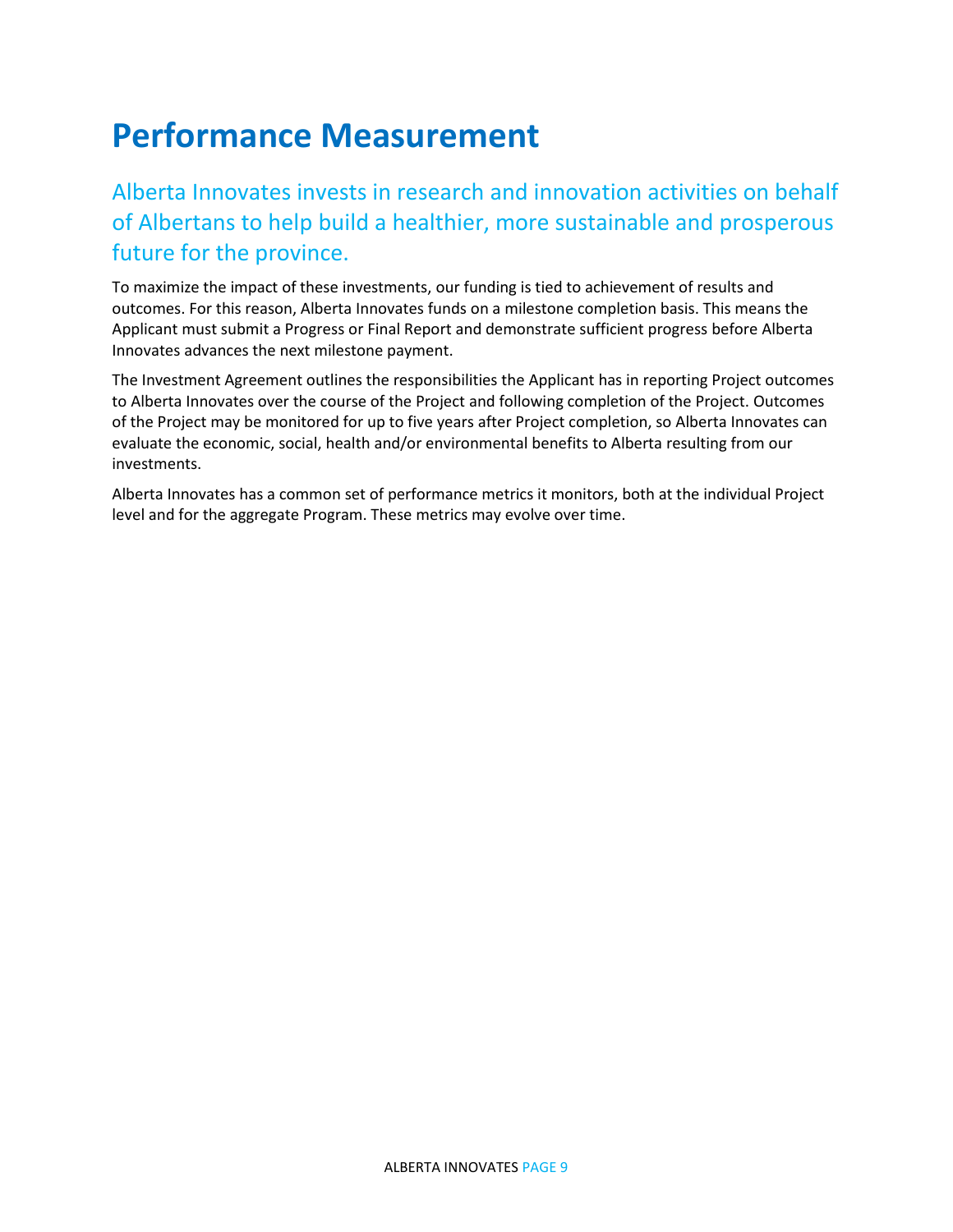# **Terms and Conditions**

Once we have evaluated and approved an application for funding, Alberta Innovates will require the Applicant to sign our standard-form Investment Agreement. A copy of the Investment Agreement is available on the Alberta [Innovates](https://albertainnovates.ca/app/uploads/2020/09/AICE-Validate-Investment-Agreement-Sep-2020.pdf) website for your reference.

The Investment Agreement sets out in detail the roles, responsibilities and obligations of the various Parties to ensure a successful Project. Alberta Innovate will not provide any funding until the Investment Agreement has been signed by all Parties.

Alberta Innovates will only fund Applicants who have satisfied all eligibility criteria. Meeting the eligibility criteria does not guarantee access to funding, and all funding decisions will be made by Alberta Innovates at its sole discretion.

Alberta Innovates will only correspond in writing and provide copies of the Application to the person named in the Application form as the one authorized to speak for the Applicant.

Should you have any questions about this guide or what is expected, please contact Alberta Innovates (see contact information below). Please note that Alberta Innovates may modify this guide from time to time in keeping with any changes to the program.